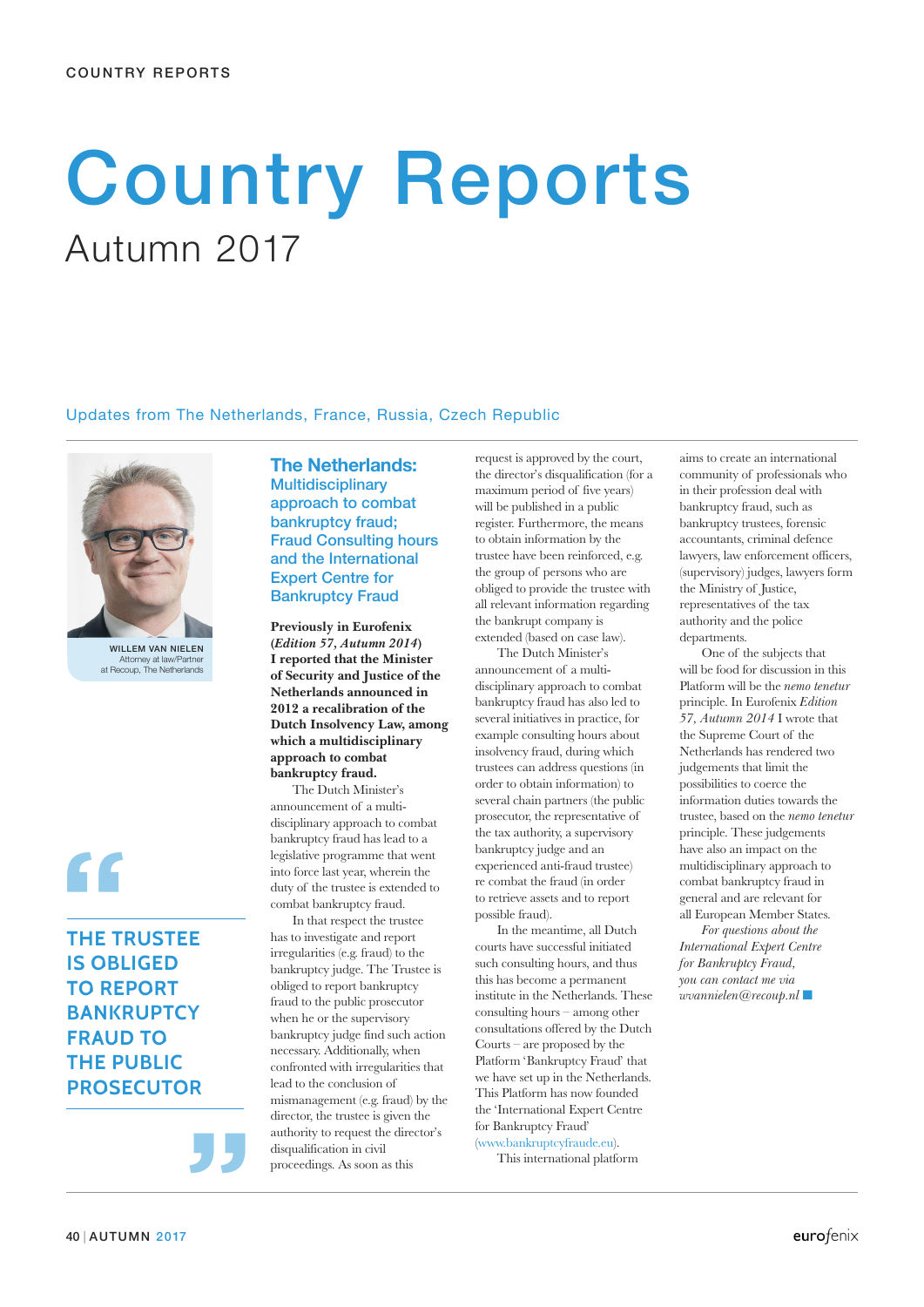



Judge, Colmar Court of Appeal, France

## **France:** Latest judgements in insolvency matters rendered by the French Supreme court

### *Individual entrepreneurs*

According to a recent case, the liquidator may be able to initiate a lawsuit against an individual entrepreneur debtor for avoiding the prohibition of seizure of his/her personal flat or home.

The court added that this action is possible but only if it can be demonstrated that legal publications are not valid (Cass. com., 15 Nov. 2016).

#### *Transfer of a company as a going concern*

A recent case illustrates the conditions in which the transfer of the troubled company or of a branch of its activities as a going concern may be valid.

Under French rules, only interested persons without any direct or indirect link with the company may file an offer (C. com., art. L.642-3). In other words, any affiliates or relatives of a debtor company or its managers are prohibited from purchasing that company. Against that

background, the *Cour de cassation* has recently ruled that the *former* manager cannot be qualified as a third party (Cass. com., 8th March 2017).

The French Supreme court has then reminded a very important rule which is subject only to very limited exceptions (e.g, agricultural activity). Indeed, it is important to note that the law provides an exemption from this general ban. This option is however available only in very specific cases, at the request of the public prosecutor, after having heard the views of the creditors acting as "contrôleurs" and only on the basis of a well-motivated judgment.

#### *Emphasis on rights of secured creditors*

In several cases delivered by the *Cour de cassation*, secured creditors were granted legal certainty.

#### *Retention of title*

Under French rules (C. com., art.L.624-9), the seller of a movable tangible property secured by a retention of title is legally authorised to file for getting back the encumbered asset in case of insolvency proceedings. A legal time limit is however provided by

the law: no longer that 3 months after publication of the order for opening insolvency proceedings.

On 9 March 2017, the *Cour de cassation* has considered that such a time limit complies with the law, and in particular with property rights (Com. 9 March 2017).

*Validity of an assignment of a financial claim securing a loan concluded during the suspect period*

The second decision relates to the secured rights of banks. On 22 March 2017, the *Cour de cassation* ruled that the assignment of a financial claim aiming at securing a loan cannot be qualified properly as a "*payment*".

By way of consequence, the Cour de cassation held that such an assignment cannot be avoided even if it was concluded during the suspect period, meaning before the opening of insolvency proceedings (Com. 22 March 2017). ■

**"**

**ANY AFFILIATES OR RELATIVES OF A DEBTOR COMPANY OR ITS MANAGERS ARE PROHIBITED FROM PURCHASING THAT COMPANY**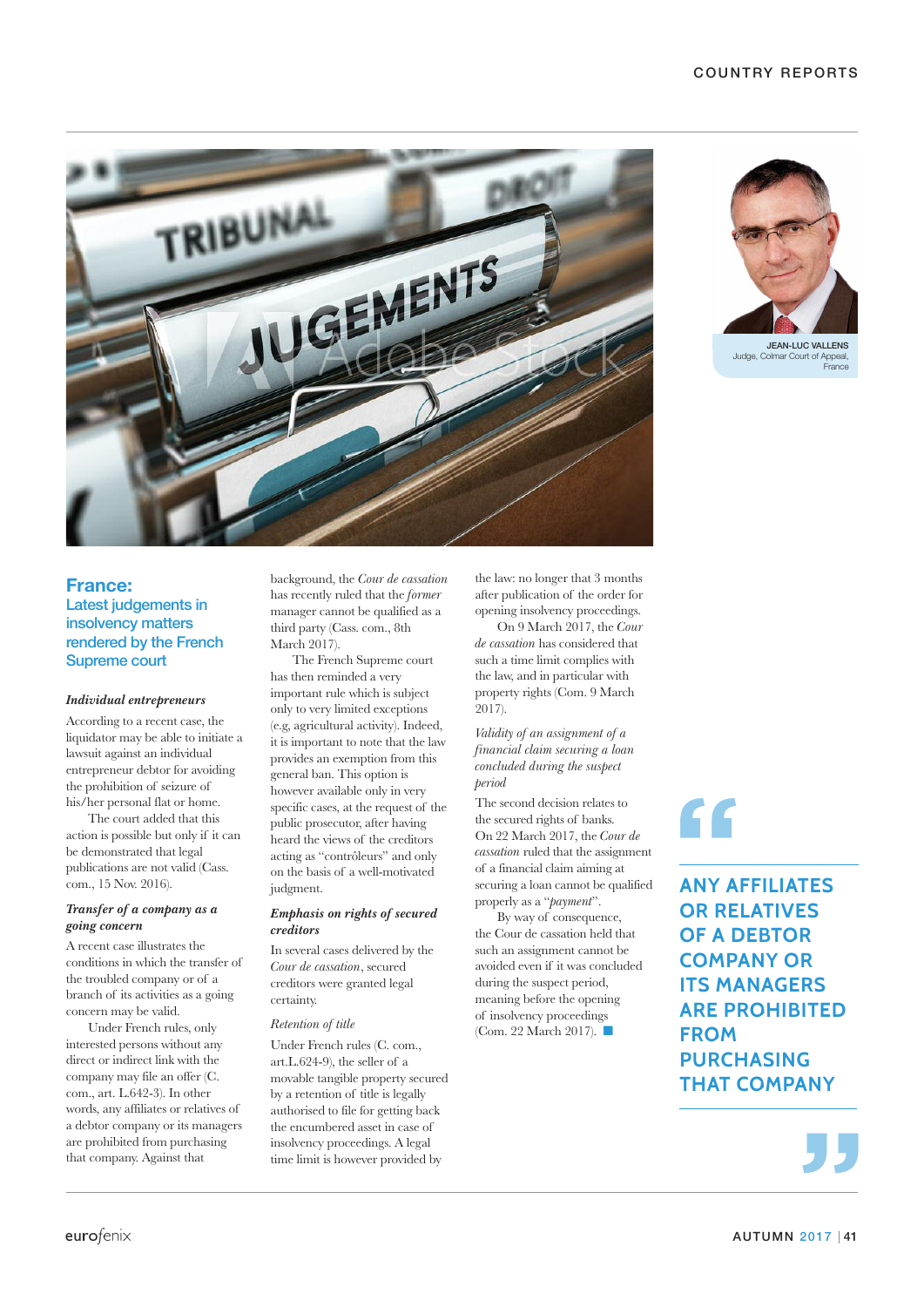

ILyA kokorIN Lecturer, Leiden University,<br>Of Counsel, Buzko & Partners (Russia)

# **"**

## **THE NEED TO STIMULATE EFFICIENT RESOLUTION OF INSOLVENCY CASES HAS TRIGGERED THE REFORM OF RULES ON DIRECTORS' LIABILITY**

**Russia:**

## Directors of insolvent companies to face increased liability risks

**Russian insolvency law provides that directors (and other controlling persons) can be held liable for the failure to file for insolvency in a timely manner and for actions (or inaction) that prevented full repayment of the creditors' claims.**

The amendments to the insolvency law, introduced by the Federal Law No. 266-FZ on 29 July 2017 further systematize rules on directors' liability, elaborate them and provide for effective tools to fight abusive and opportunistic managerial behavior.

The number of claims filed against directors of failed companies in Russia has been on the rise in recent years. While in 2014 there were only 2,090, in 2016 their quantity exceeded 2,800. The rate of satisfied liability claims has also increased from just 4% at the end of 2014 to 20% in the first half of 2017. Despite this trend, the general insolvency recovery rate remains incredibly low, barely surpassing 3%. The need to stimulate efficient resolution of insolvency cases has triggered the reform of rules on directors' liability, which is now specifically addressed in a new Chapter III.2 of the Russian insolvency law.

### *Controlling person*

Chapter III.2 introduces the term "*controlling person*" (CP), which encompasses any legal or natural person who has the right to give mandatory instructions to the debtor or otherwise determines its actions.

Apart from CEOs, majority shareholders (50%+) and board members, the notion of CP may include persons acting on the basis of a power of attorney, chief accountants, CFOs and those benefitting from illegal or bad faith actions of the mentioned persons. Thus, the law expands the category of potentially liable



persons. As part of the reform, Chapter III.2 targets real, as opposed to nominal directors. The latter are given a chance to escape or decrease liability, if they help reveal a real CP (who usually has deeper pockets).

#### *Liability presumption*

In certain scenarios, it is presumed that bankruptcy has resulted from the actions (inaction) of CPs. For instance, such a presumption exists when a CP concluded fraudulent or preferential transactions, or when the accounting information is missing or otherwise distorted.

Under the amended law, in addition to these, the liability presumption has been extended to cover situations of missing documentation (mandatory under securities or corporate law) and incomplete information about the debtor in federal registers. The last point is particularly topical, as the amended insolvency law obliges CEOs to publish a

notification in the public register (Fedresurs), whenever the signs of bankruptcy appear. This new obligation should inform creditors on the debtor's financial difficulties.

#### *Procedural guarantees*

Chapter III.2 provides additional procedural guarantees to creditors, who can now file their claims against CPs at any stage of insolvency.

The time limit is three years (instead of one year) after the discovery of liability grounds, but maximum three years after the end of insolvency proceedings. Such claims can be launched outside formal insolvency proceedings provided that the latter ended or were terminated due to lack of funding ("*insolvent insolvencies*"). ■